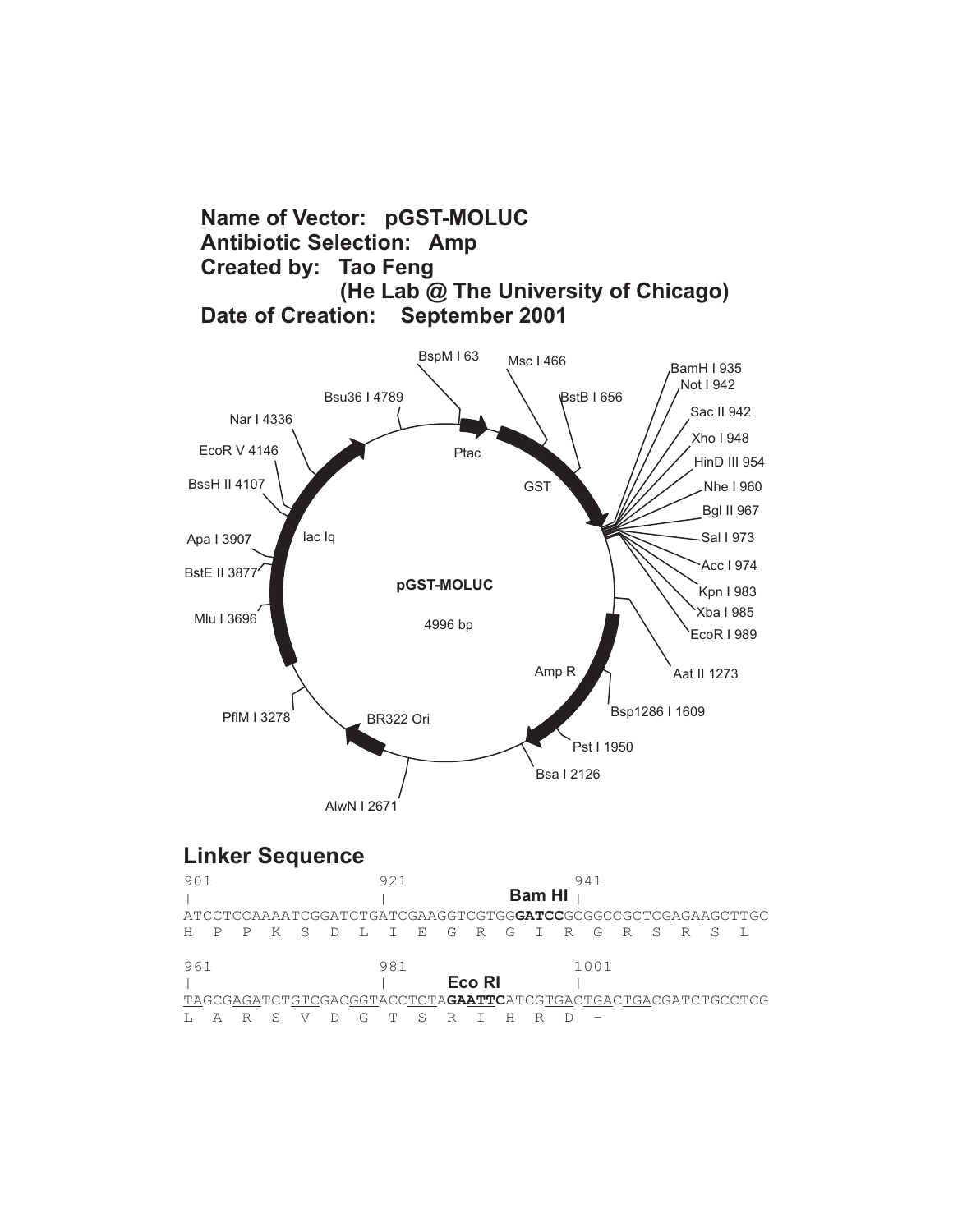## **pGST-MOLUC Sequence**

| AGCTTATCGACTGCACGGTGCACCAATGCTTCTGGCGTCAGGCAGCCATCGGAAGCTGTG | 60   |
|--------------------------------------------------------------|------|
| GTATGGCTGTGCAGGTCGTAAATCACTGCATAATTCGTGTCGCTCAAGGCGCACTCCCGT | 120  |
| TCTGGATAATGTTTTTTGCGCCGACATCATAACGGTTCTGGCAAATATTCTGAAATGAGC | 180  |
| TGTTGACAATTAATCATCGGCTCGTATAATGTGTGGAATTGTGAGCGGATAACAATTTCA | 2.40 |
| CACAGGAAACAGTATTCATGTCCCCTATACTAGGTTATTGGAAAATTAAGGGCCTTGTGC | 300  |
| AACCCACTCGACTTCTTTTGGAATATCTTGAAGAAAAATATGAAGAGCATTTGTATGAGC | 360  |
| GCGATGAAGGTGATAAATGGCGAAACAAAAAGTTTGAATTGGGTTTGGAGTTTCCCAATC | 420  |
| TTCCTTATTATATTGATGGTGATGTTAAATTAACACAGTCTATGGCCATCATACGTTATA | 480  |
| TAGCTGACAAGCACAACATGTTGGGTGGTTGTCCAAAAGAGCGTGCAGAGATTTCAATGC | 540  |
| TTGAAGGAGCGGTTTTGGATATTAGATACGGTGTTTCGAGAATTGCATATAGTAAAGACT | 600  |
| TTGAAACTCTCAAAGTTGATTTTCTTAGCAAGCTACCTGAAATGCTGAAAATGTTCGAAG | 660  |
| ATCGTTTATGTCATAAAACATATTTAAATGGTGATCATGTAACCCATCCTGACTTCATGT | 720  |
| TGTATGACGCTCTTGATGTTGTTTTATACATGGACCCAATGTGCCTGGATGCGTTCCCAA | 780  |
| AATTAGTTTGTTTTAAAAAACGTATTGAAGCTATCCCACAAATTGATAAGTACTTGAAAT | 840  |
| CCAGCAAGTATATAGCATGGCCTTTGCAGGGCTGGCAAGCCACGTTTGGTGGTGGCGACC | 900  |
| ATCCTCCAAAATCGGATCTGATCGAAGGTCGTGGGATCCqcqqccqctcqaqaaqcttqc | 960  |
| tagcgagatctgtcgacggtacctctagAATTCATCGTGACTGACTGACGATCTGCCTCG | 1020 |
| CGCGTTTCGGTGATGACGGTGAAAACCTCTGACACATGCAGCTCCCGGAGACGGTCACAG | 1080 |
| CTTGTCTGTAAGCGGATGCCGGGAGCAGACAAGCCCGTCAGGGCGCGTCAGCGGGTGTTG | 1140 |
| GCGGGTGTCGGGGCGCAGCCATGACCCAGTCACGTAGCGATAGCGGAGTGTATAATTCTT | 1200 |
| GAAGACGAAAGGGCCTCGTGATACGCCTATTTTTATAGGTTAATGTCATGATAATAATGG | 1260 |
| TTTCTTAGACGTCAGGTGGCACTTTTCGGGGAAATGTGCGCGGAACCCCTATTTGTTTAT | 1320 |
| TTTTCTAAATACATTCAAATATGTATCCGCTCATGAGACAATAACCCTGATAAATGCTTC | 1380 |
| AATAATATTGAAAAAGGAAGAGTATGAGTATTCAACATTTCCGTGTCGCCCTTATTCCCT | 1440 |
| TTTTTGCGGCATTTTGCCTTCCTGTTTTTGCTCACCCAGAAACGCTGGTGAAAGTAAAAG | 1500 |
| ATGCTGAAGATCAGTTGGGTGCACGAGTGGGTTACATCGAACTGGATCTCAACAGCGGTA | 1560 |
| AGATCCTTGAGAGTTTTCGCCCCGAAGAACGTTTTCCAATGATGAGCACTTTTAAAGTTC | 1620 |
| TGCTATGTGGCGCGGTATTATCCCGTGTTGACGCCGGGCAAGAGCAACTCGGTCGCCGCA | 1680 |
| TACACTATTCTCAGAATGACTTGGTTGAGTACTCACCAGTCACAGAAAAGCATCTTACGG | 1740 |
| ATGGCATGACAGTAAGAGAATTATGCAGTGCTGCCATAACCATGAGTGATAACACTGCGG | 1800 |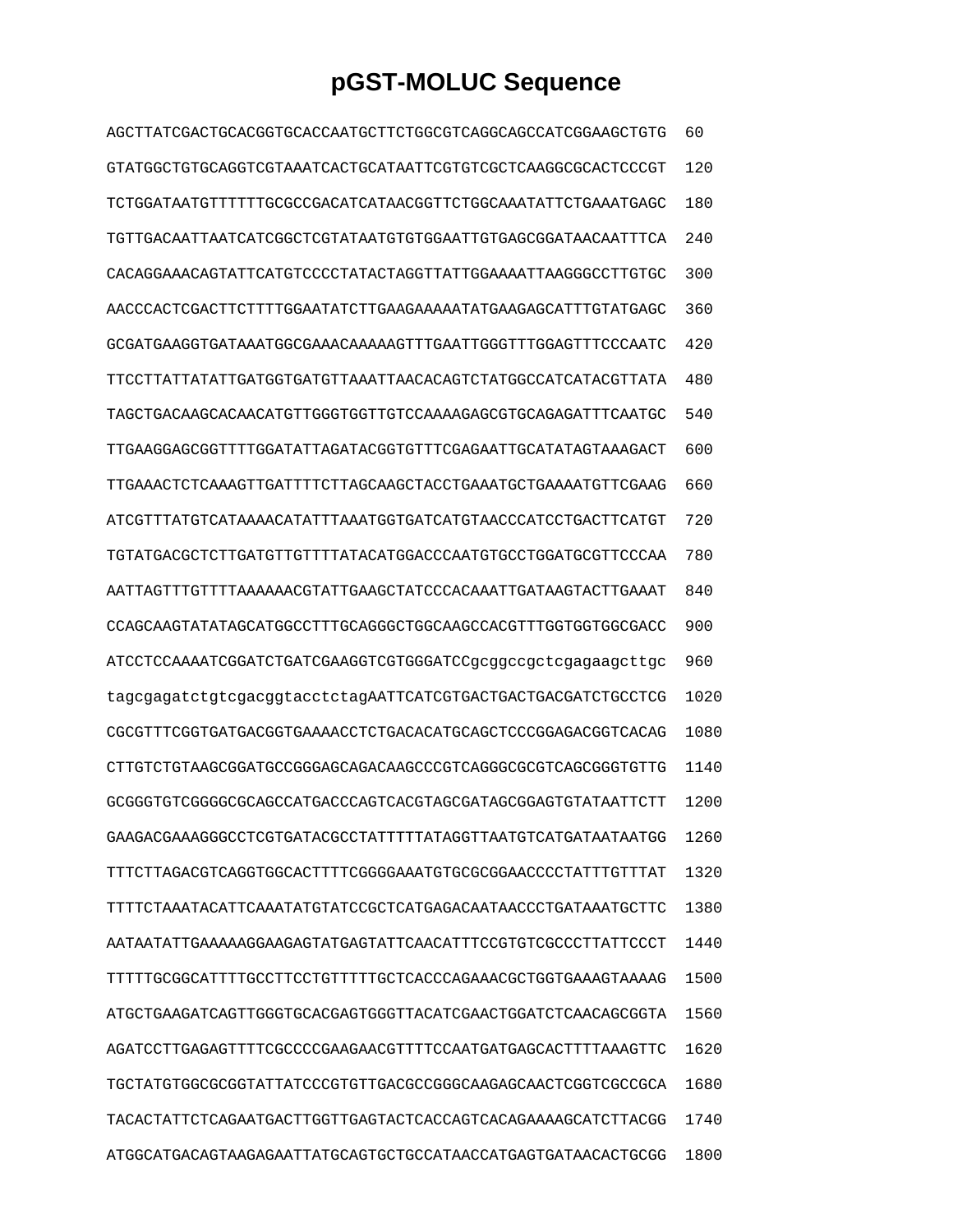CCAACTTACTTCTGACAACGATCGGAGGACCGAAGGAGCTAACCGCTTTTTTGCACAACA 1860 TGGGGGATCATGTAACTCGCCTTGATCGTTGGGAACCGGAGCTGAATGAAGCCATACCAA 1920 ACGACGAGCGTGACACCACGATGCCTGCAGCAATGGCAACAACGTTGCGCAAACTATTAA 1980 CTGGCGAACTACTTACTCTAGCTTCCCGGCAACAATTAATAGACTGGATGGAGGCGGATA 2040 AAGTTGCAGGACCACTTCTGCGCTCGGCCCTTCCGGCTGGCTGGTTTATTGCTGATAAAT 2100 CTGGAGCCGGTGAGCGTGGGTCTCGCGGTATCATTGCAGCACTGGGGCCAGATGGTAAGC 2160 CCTCCCGTATCGTAGTTATCTACACGACGGGGAGTCAGGCAACTATGGATGAACGAAATA 2220 GACAGATCGCTGAGATAGGTGCCTCACTGATTAAGCATTGGTAACTGTCAGACCAAGTTT 2280 ACTCATATATACTTTAGATTGATTTAAAACTTCATTTTTAATTTAAAAGGATCTAGGTGA 2340 AGATCCTTTTTGATAATCTCATGACCAAAATCCCTTAACGTGAGTTTTCGTTCCACTGAG 2400 CGTCAGACCCCGTAGAAAAGATCAAAGGATCTTCTTGAGATCCTTTTTTTCTGCGCGTAA 2460 TCTGCTGCTTGCAAACAAAAAAACCACCGCTACCAGCGGTGGTTTGTTTGCCGGATCAAG 2520 AGCTACCAACTCTTTTTCCGAAGGTAACTGGCTTCAGCAGAGCGCAGATACCAAATACTG 2580 TCCTTCTAGTGTAGCCGTAGTTAGGCCACCACTTCAAGAACTCTGTAGCACCGCCTACAT 2640 ACCTCGCTCTGCTAATCCTGTTACCAGTGGCTGCTGCCAGTGGCGATAAGTCGTGTCTTA 2700 CCGGGTTGGACTCAAGACGATAGTTACCGGATAAGGCGCAGCGGTCGGGCTGAACGGGGG 2760 GTTCGTGCACACAGCCCAGCTTGGAGCGAACGACCTACACCGAACTGAGATACCTACAGC 2820 GTGAGCTATGAGAAAGCGCCACGCTTCCCGAAGGGAGAAAGGCGGACAGGTATCCGGTAA 2880 GCGGCAGGGTCGGAACAGGAGAGCGCACGAGGGAGCTTCCAGGGGGAAACGCCTGGTATC 2940 TTTATAGTCCTGTCGGGTTTCGCCACCTCTGACTTGAGCGTCGATTTTTGTGATGCTCGT 3000 CAGGGGGGCGGAGCCTATGGAAAAACGCCAGCAACGCGGCCTTTTTACGGTTCCTGGCCT 3060 TTTGCTGGCCTTTTGCTCACATGTTCTTTCCTGCGTTATCCCCTGATTCTGTGGATAACC 3120 GTATTACCGCCTTTGAGTGAGCTGATACCGCTCGCCGCAGCCGAACGACCGAGCGCAGCG 3180 AGTCAGTGAGCGAGGAAGCGGAAGAGCGCCTGATGCGGTATTTTCTCCTTACGCATCTGT 3240 GCGGTATTTCACACCGCATAAATTCCGACACCATCGAATGGTGCAAAACCTTTCGCGGTA 3300 TGGCATGATAGCGCCCGGAAGAGAGTCAATTCAGGGTGGTGAATGTGAAACCAGTAACGT 3360 TATACGATGTCGCAGAGTATGCCGGTGTCTCTTATCAGACCGTTTCCCGCGTGGTGAACC 3420 AGGCCAGCCACGTTTCTGCGAAAACGCGGGAAAAAGTGGAAGCGGCGATGGCGGAGCTGA 3480 ATTACATTCCCAACCGCGTGGCACAACAACTGGCGGGCAAACAGTCGTTGCTGATTGGCG 3540 TTGCCACCTCCAGTCTGGCCCTGCACGCGCCGTCGCAAATTGTCGCGGCGATTAAATCTC 3600 GCGCCGATCAACTGGGTGCCAGCGTGGTGGTGTCGATGGTAGAACGAAGCGGCGTCGAAG 3660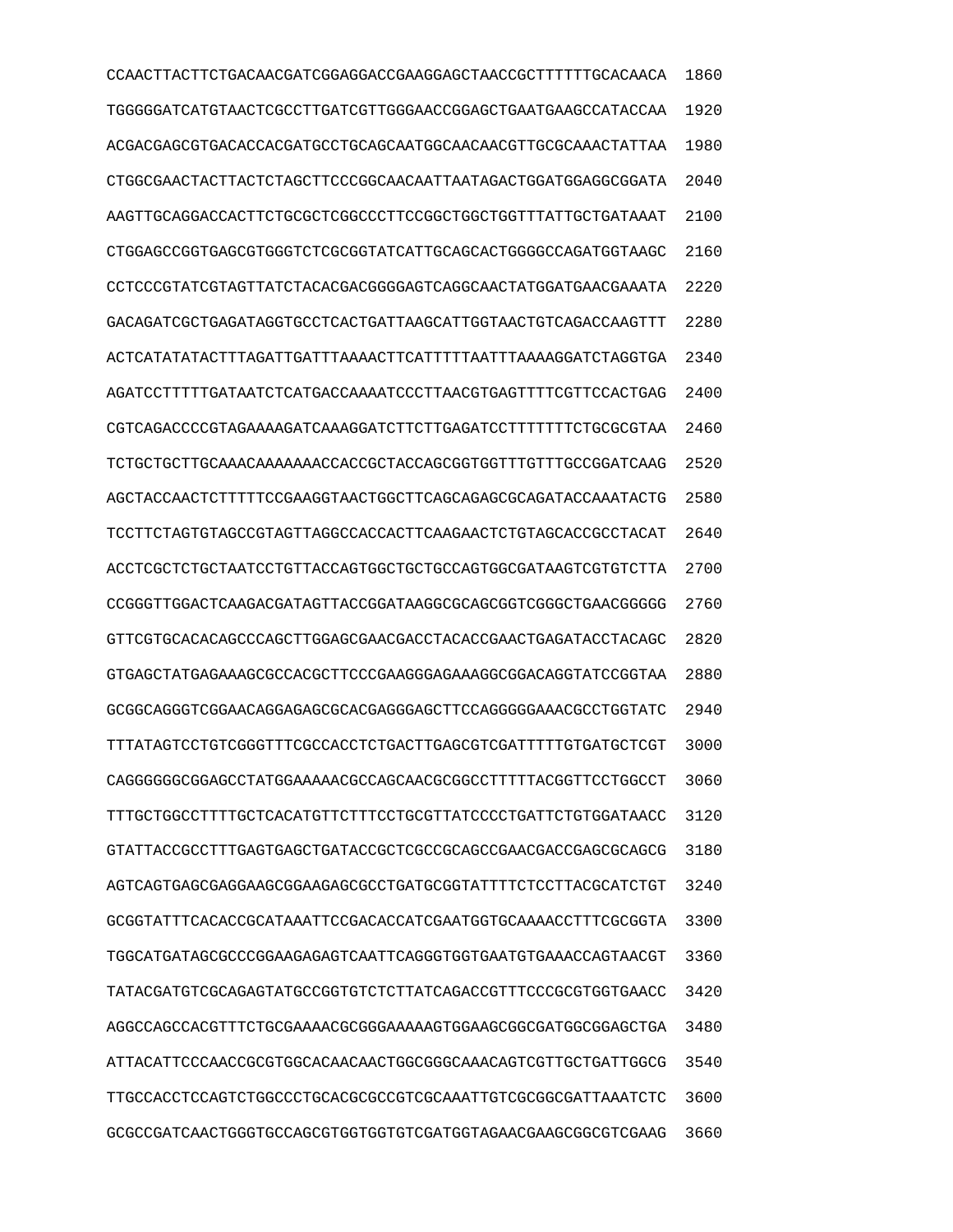CCTGTAAAGCGGCGGTGCACAATCTTCTCGCGCAACGCGTCAGTGGGCTGATCATTAACT 3720 ATCCGCTGGATGACCAGGATGCCATTGCTGTGGAAGCTGCCTGCACTAATGTTCCGGCGT 3780 TATTTCTTGATGTCTCTGACCAGACACCCATCAACAGTATTATTTTCTCCCATGAAGACG 3840 GTACGCGACTGGGCGTGGAGCATCTGGTCGCATTGGGTCACCAGCAAATCGCGCTGTTAG 3900 CGGGCCCATTAAGTTCTGTCTCGGCGCGTCTGCGTCTGGCTGGCTGGCATAAATATCTCA 3960 CTCGCAATCAAATTCAGCCGATAGCGGAACGGGAAGGCGACTGGAGTGCCATGTCCGGTT 4020 TTCAACAAACCATGCAAATGCTGAATGAGGGCATCGTTCCCACTGCGATGCTGGTTGCCA 4080 ACGATCAGATGGCGCTGGGCGCAATGCGCGCCATTACCGAGTCCGGGCTGCGCGTTGGTG 4140 CGGATATCTCGGTAGTGGGATACGACGATACCGAAGACAGCTCATGTTATATCCCGCCGT 4200 TAACCACCATCAAACAGGATTTTCGCCTGCTGGGGCAAACCAGCGTGGACCGCTTGCTGC 4260 AACTCTCTCAGGGCCAGGCGGTGAAGGGCAATCAGCTGTTGCCCGTCTCACTGGTGAAAA 4320 GAAAAACCACCCTGGCGCCCAATACGCAAACCGCCTCTCCCCGCGCGTTGGCCGATTCAT 4380 TAATGCAGCTGGCACGACAGGTTTCCCGACTGGAAAGCGGGCAGTGAGCGCAACGCAATT 4440 AATGTGAGTTAGCTCACTCATTAGGCACCCCAGGCTTTACACTTTATGCTTCCGGCTCGT 4500 ATGTTGTGTGGAATTGTGAGCGGATAACAATTTCACACAGGAAACAGCTATGACCATGAT 4560 TACGGATTCACTGGCCGTCGTTTTACAACGTCGTGACTGGGAAAACCCTGGCGTTACCCA 4620 ACTTAATCGCCTTGCAGCACATCCCCCTTTCGCCAGCTGGCGTAATAGCGAAGAGGCCCG 4680 CACCGATCGCCCTTCCCAACAGTTGCGCAGCCTGAATGGCGAATGGCGCTTTGCCTGGTT 4740 TCCGGCACCAGAAGCGGTGCCGGAAAGCTGGCTGGAGTGCGATCTTCCTGAGGCCGATAC 4800 TGTCGTCGTCCCCTCAAACTGGCAGATGCACGGTTACGATGCGCCCATCTACACCAACGT 4860 AACCTATCCCATTACGGTCAATCCGCCGTTTGTTCCCACGGAGAATCCGACGGGTTGTTA 4920 CTCGCTCACATTTAATGTTGATGAAAGCTGGCTACAGGAAGGCCAGACGCGAATTATTTT 4980 TGATGGCGTTGGAATT 4996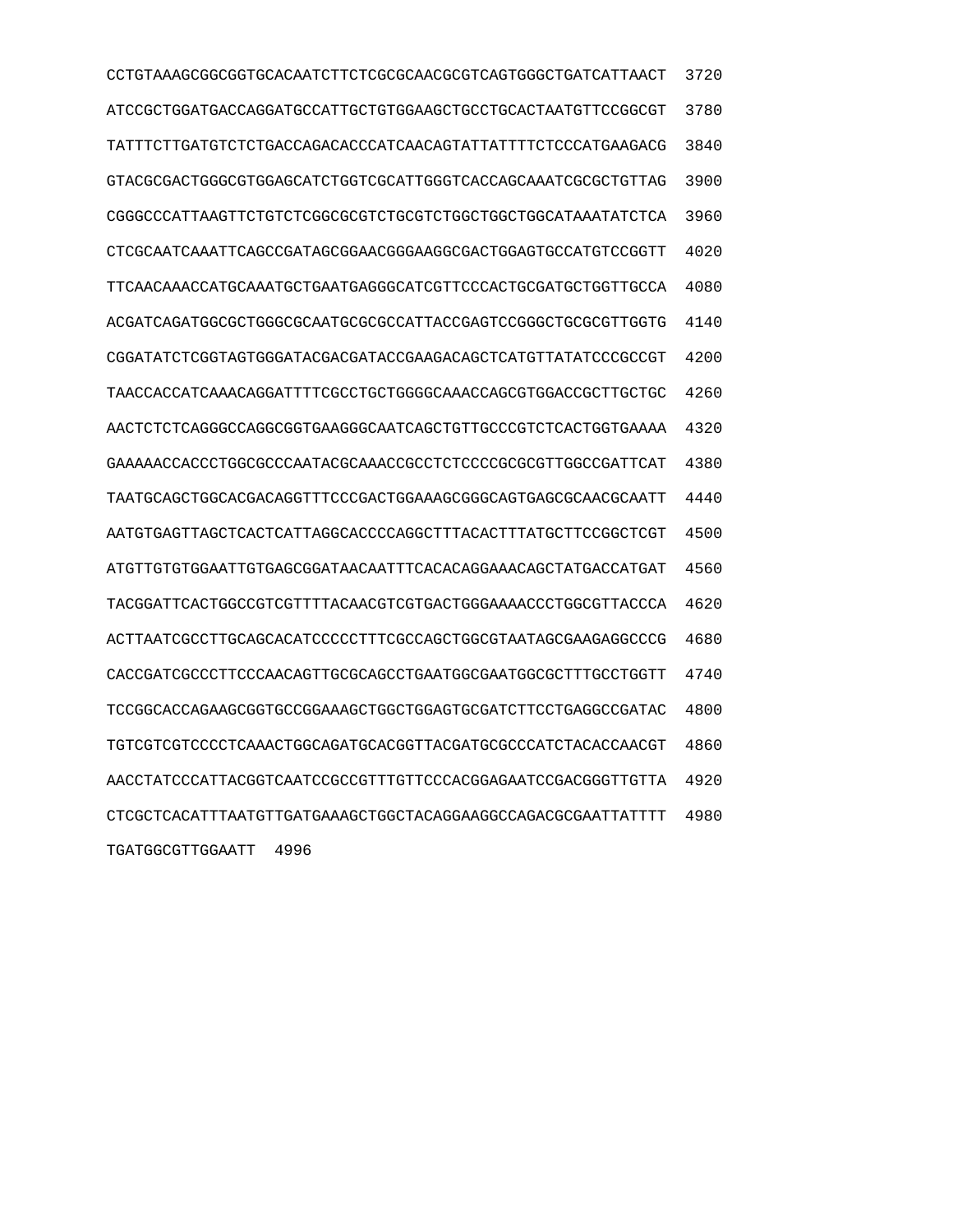## pGST-MOLUC Restriction Sites

| Unique enzymes in pGST-MOLUC:                   |                             |                 |                 |                  |                      | Ban I                 | (7)        | 979<br>4465  | 2239<br>4745 | 3616<br>4757 | 4335         |
|-------------------------------------------------|-----------------------------|-----------------|-----------------|------------------|----------------------|-----------------------|------------|--------------|--------------|--------------|--------------|
| BspM I                                          |                             | ACCTGC 10/14    | 63              |                  |                      | Ban II                | (1)        | 3907         |              |              |              |
| Msc I                                           | TGG CCA                     |                 | 466             |                  |                      | Bbe I                 | (1)        | 4339         |              |              |              |
| BsiC I                                          | TT CG, AA                   |                 | 656             |                  |                      | Bbs I                 | (3)        | 1209         | 3842         | 4181         |              |
| BstB I<br>BamH I                                | TT CG, AA<br>G`GATC, C      |                 | 656<br>935      |                  |                      | Bbv I                 | (11)       | 55<br>2149   | 1071<br>2751 | 1168<br>3170 | 1960<br>3188 |
| Sac II                                          | CC, GC GG                   |                 | 942             |                  |                      |                       |            | 4398         | 4647         | 4720         |              |
| Not I                                           | GC 'GGCC, GC                |                 | 942             |                  |                      | Bbv II                | (3)        | 1208         | 3841         | 4180         |              |
| Eag I                                           | $C$ $GC$ , $G$              |                 | 942             |                  |                      | Bcl I                 | (2)        | 693          | 3710         |              |              |
| Xma III<br>Ava I                                | $C$ $GC$ , $G$<br>C`YCGR, G |                 | 942<br>948      |                  |                      | Bcn I                 | (7)        | 1067<br>2704 | 1102<br>3317 | 1657<br>4126 | 2008         |
| PaeR7 I                                         | $C$ TCGA, G                 |                 | 948             |                  |                      | Bfa I                 | (6)        | 271          | 961          | 986          | 1999         |
| Xho I                                           | $C$ TCGA, G                 |                 | 948             |                  |                      |                       |            | 2334         | 2587         |              |              |
| HinD III                                        | A`AGCT, T                   |                 | 954             |                  |                      | Bgl I                 | (2)        | 2074         | 4717         |              |              |
| Nhe I                                           | $G$ $CTAG$ , $C$            |                 | 960             |                  |                      | Bgl II                | (1)        | 967          |              |              | 4794         |
| Bgl II<br>Sal I                                 | A GATC, T<br>G`TCGA, C      |                 | 967<br>973      |                  |                      | Bpm I<br>Bsa I        | (4)<br>(1) | 2123<br>2126 | 3534         | 4023         |              |
| Acc I                                           | GT `MK, AC                  |                 | 974             |                  |                      | BsaA I                | (1)        | 1174         |              |              |              |
| Acc65 I                                         | G`GTAC, C                   |                 | 979             |                  |                      | BsaH I                | (5)        | 36           | 1270         | 1652         | 3653         |
| Asp718                                          | $G$ $GTAC$ , $C$            |                 | 979             |                  |                      |                       |            | 4336         |              |              |              |
| Kpn I<br>Xba I                                  | G, GTAC `C<br>T`CTAG, A     |                 | 983<br>985      |                  |                      | BsaJ I                | (6)        | 939<br>4607  | 2920<br>4897 | 4331         | 4470         |
| ECOR I                                          | G`AATT, C                   |                 | 989             |                  |                      | BsaW I                | (4)        | 1896         | 2727         | 2874         | 4015         |
| BsaA I                                          | YAC GTR                     |                 | 1174            |                  |                      | Bsg I                 | (5)        | $-3$         | 91           | 545          | 3547         |
| Aat II                                          | G, ACGT `C                  |                 | 1273            |                  |                      |                       |            | 3747         |              |              |              |
| Bsp1286 I<br>Pst I                              | G, DGCH C<br>C, TGCA G      |                 | 1609<br>1950    |                  |                      | BsiC I<br>BsiE I      | (1)<br>(6) | 656<br>945   | 1674         | 1823         | 2746         |
| Bsa I                                           |                             | GGTCTC 7/11     | 2126            |                  |                      |                       |            | 3170         | 4688         |              |              |
| Ahd I                                           |                             | GACNN, N`NNGTC  | 2192            |                  |                      | BsiHKA I              | (5)        | 23           | 1524         | 1609         | 2770         |
| AlwN I                                          |                             | CAG, NNN CTG    | 2671            |                  |                      |                       |            | 3680         |              |              |              |
| PflM I<br>Mlu I                                 | A CGCG, T                   | CCAN, NNN `NTGG | 3278<br>3696    |                  |                      | BsmA I                | (7)        | 1064<br>3797 | 1351<br>3923 | 2125<br>4310 | 3392         |
| BstE II                                         | G`GTNAC, C                  |                 | 3877            |                  |                      | BsmB I                | (2)        | 1063         | 4311         |              |              |
| Bsp120 I                                        | G`GGCC, C                   |                 | 3903            |                  |                      | BsmF I                | (2)        | 246          | 4794         |              |              |
| Apa I                                           | G, GGCC C                   |                 | 3907            |                  |                      | BsoF I                | (30)       | 44           | 942          | 945          | 1060         |
| Ban II                                          | G, RGCY `C                  |                 | 3907            |                  |                      |                       |            | 1157         | 1448         | 1677         | 1772         |
| BssH II<br>ECOR V                               | G`CGCG, C<br>GAT ATC        |                 | 4107<br>4146    |                  |                      |                       |            | 1799<br>2672 | 1949<br>2675 | 2138<br>2740 | 2466<br>2883 |
| Hpa I                                           | GTT   AAC                   |                 | 4202            |                  |                      |                       |            | 3038         | 3156         | 3159         | 3177         |
| Kas I                                           | G`GCGC, C                   |                 | 4335            |                  |                      |                       |            | 3464         | 3587         | 3651         | 3671         |
| Nar I                                           | GG 'CG, CC                  |                 | 4336            |                  |                      |                       |            | 3758         | 4129         | 4258         | 4387         |
| Ehe I                                           | GGC GCC                     |                 | 4337            |                  |                      |                       |            | 4636         | 4709         |              |              |
| Bbe I<br>Bsu36 I                                | G, GCGC `C<br>CC `TNA, GG   |                 | 4339<br>4789    |                  |                      | Bsp120 I<br>Bsp1286 I | (1)<br>(1) | 3903<br>1609 |              |              |              |
| Number of enzymes = $43$                        |                             |                 |                 |                  |                      | BspH I                | (3)        | 1247         | 1352         | 2360         |              |
|                                                 |                             |                 |                 |                  |                      | BspM I                | (1)        | 63           |              |              |              |
| The following enzymes do not cut in pGST-MOLUC: |                             |                 |                 |                  |                      | Bsr I                 | (20)       | 1168         | 1546         | 1718         | 1985         |
|                                                 |                             |                 |                 |                  |                      |                       |            | 2028         | 2146         | 2552<br>3514 | 2666<br>3552 |
|                                                 |                             |                 |                 |                  |                      |                       |            |              |              |              |              |
| Afl II                                          | Age I                       |                 | Asc I           | Avr II           | Blp I                |                       |            | 2679         | 3353         |              |              |
| BsaB I<br>BsrG I                                | BseR I<br>Bst1107 I         |                 | BsiW I<br>Cla I | Bsm I<br>Dra III | BspM II<br>Eco47 III |                       |            | 3616<br>4414 | 3853<br>4575 | 4005<br>4601 | 4315<br>4823 |
| Eco72 I                                         | Esp I                       |                 | Fse I           | Mun I            | Nae I                | BsrB I                | (6)        | 226          | 550          | 947          | 1350         |
| Nco I                                           | Nde I                       |                 | NgoM I          | Nru I            | Nsi I                |                       |            | 3151         | 4521         |              |              |
| Pme I                                           | Pml I                       |                 | PpuM I          | PspA I           | Rsr II               | BsrD I                | (4)        | 1958         | 2132         | 3743         | 4109         |
| Sac I<br>Sph I                                  | Sfi I<br>Spl I              |                 | Sma I<br>Srf I  | SnaB I<br>Stu I  | Spe I<br>Sty I       | BssH II<br>BssS I     | (1)<br>(3) | 4107<br>1216 | 1523         | 2907         |              |
|                                                 |                             |                 |                 |                  |                      | BstB I                | (1)        | 656          |              |              |              |
| pGST-MOLUC: sites sorted by name:               |                             |                 |                 |                  |                      | BstE II               | (1)        | 3877         |              |              |              |
|                                                 |                             |                 |                 |                  |                      | BstN I                | (11)       | 766          | 2921         | 2934         | 3055         |
| Aat II<br>Acc I                                 | (1)<br>(1)                  | 1273<br>974     |                 |                  |                      |                       |            | 3421<br>4472 | 3736<br>4609 | 4276<br>4736 | 4333         |
| Acc65 I                                         | (1)                         | 979             |                 |                  |                      | BstU I                | (27)       | 362          | 941          | 1021         | 1023         |
| Aci I                                           | (59)                        | 226             | 550             | 939              | 941                  |                       |            | 1126         | 1301         | 1633         | 2126         |
|                                                 |                             | 945             | 1093            | 1132             | 1142                 |                       |            | 2456         | 3037         | 3296         | 3410         |
|                                                 |                             | 1184            | 1301            | 1348             | 1447                 |                       |            | 3447         | 3497         | 3568         | 3586         |
|                                                 |                             | 1556<br>1844    | 1633<br>2035    | 1677<br>2126     | 1798<br>2488         |                       |            | 3602<br>3892 | 3691<br>3927 | 3698<br>4109 | 3846<br>4133 |
|                                                 |                             | 2497            | 2632            | 2742             | 2863                 |                       |            | 4364         | 4366         | 4970         |              |
|                                                 |                             | 2882            | 3009            | 3037             | 3128                 | BstX I                | (3)        | 3498         | 3627         | 3750         |              |
|                                                 |                             | 3149<br>3242    | 3156<br>3255    | 3199<br>3296     | 3216<br>3408         | BstY I                | (9)        | 915<br>1562  | 935<br>2330  | 967<br>2342  | 1545<br>2428 |
|                                                 |                             | 3447            | 3463            | 3472             | 3495                 |                       |            | 2439         |              |              |              |
|                                                 |                             | 3514            | 3586            | 3650             | 3670                 | Bsu36 I               | (1)        | 4789         |              |              |              |
|                                                 |                             | 3673            | 3724            | 3901             | 3985                 | Cac8 I                | (30)       | 524          | 631          | 874          | 878          |
|                                                 |                             | 4141            | 4195            | 4251             | 4279                 |                       |            | 958          | 962          | 1946         | 2079         |
|                                                 |                             | 4352<br>4679    | 4362<br>4755    | 4418<br>4884     | 4521                 |                       |            | 2470<br>3426 | 3030<br>3516 | 3067<br>3566 | 3153<br>3621 |
| Afl III                                         | (3)                         | 497             | 3080            | 3696             |                      |                       |            | 3762         | 3903         | 3942         | 3946         |
| Aha II                                          | (5)                         | 36              | 1270            | 1652             | 3653                 |                       |            | 4109         | 4228         | 4255         | 4391         |
|                                                 |                             | 4336            |                 |                  |                      |                       |            | 4420         | 4655         | 4659         | 4679         |
| Ahd I                                           | (1)                         | 2192            |                 |                  |                      | Cfr10 I               |            | 4770         | 4950         |              |              |
| Alu I                                           | (27)                        | 3<br>633        | 56<br>811       | 180<br>956       | 484<br>1062          | Csp6 I                | (2)<br>(4) | 2107<br>831  | 3382<br>980  | 1710         | 3842         |
|                                                 |                             | 1081            | 1839            | 1902             | 2002                 | Dde I                 | (8)        | 625          | 1265         | 1691         | 2231         |
|                                                 |                             | 2523            | 2780            | 2826             | 2916                 |                       |            | 2397         | 2806         | 4268         | 4789         |
|                                                 |                             | 3142            | 3477            | 3757             | 4181                 | Dpn I                 | (25)       | 662          | 695          | 917          | 922          |
|                                                 |                             | 4296<br>4657    | 4389<br>4768    | 4453<br>4948     | 4548                 |                       |            | 937<br>1547  | 969<br>1564  | 1012<br>1822 | 1511<br>1868 |
| Alw I                                           | $(11)$ 922                  |                 | 931             | 942              | 1552                 |                       |            | 1886         | 2227         | 2332         | 2344         |
|                                                 |                             | 1558            | 1873            | 2337             | 2338                 |                       |            | 2422         | 2430         | 2441         | 2516         |
|                                                 |                             | 2435            | 2435            | 2521             |                      |                       |            | 3608         | 3712         | 4085         | 4687         |
| AlwN I<br>Apa I                                 | (1)<br>(1)                  | 2671<br>3907    |                 |                  |                      | DpnII                 | (25)       | 4783<br>660  | 693          | 915          | 920          |
| ApaL I                                          | (4)                         | 19              | 1520            | 2766             | 3676                 |                       |            | 935          | 967          | 1010         | 1509         |
| Apo I                                           | (3)                         | 989             | 3261            | 3971             |                      |                       |            | 1545         | 1562         | 1820         | 1866         |
| Ase I                                           | (4)                         | 191             | 2017            | 4381             | 4440                 |                       |            | 1884         | 2225         | 2330         | 2342         |
| Asp718                                          | (1)                         | 979             |                 |                  |                      |                       |            | 2420         | 2428         | 2439         | 2514         |
| Ava I<br>Ava II                                 | (1)<br>(4)                  | 948<br>753      | 1828            | 2050             | 4248                 |                       |            | 3606<br>4781 | 3710<br>795  | 4083<br>1614 | 4685<br>2306 |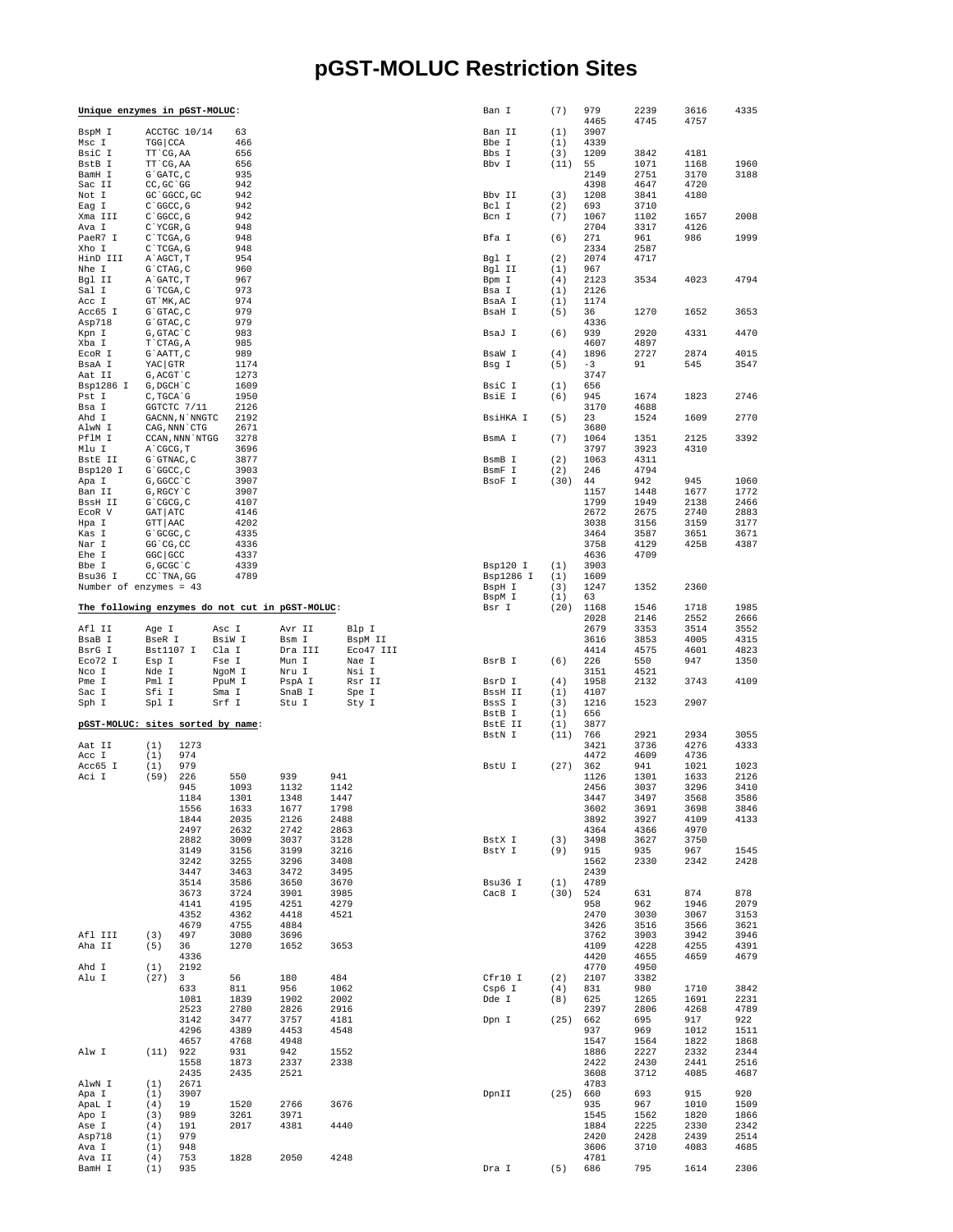|                     |            | 2325         |              |              |              |                  |             | 2351         | 2424         | 3213         | 3330         |
|---------------------|------------|--------------|--------------|--------------|--------------|------------------|-------------|--------------|--------------|--------------|--------------|
| Drd I<br>Dsa I      | (2)<br>(2) | 1115<br>939  | 2978<br>4897 |              |              |                  |             | 3677<br>4777 | 3846         | 4185         | 4682         |
| Eae I               | (5)        | 464          | 942          | 1799         | 4370         | Mlu I            | (1)         | 3696         |              |              |              |
|                     | (1)        | 4573<br>942  |              |              |              | Mme I            | (5)         | 2688<br>4971 | 2872         | 3289         | 4931         |
| Eag I<br>Ear I      | (5)        | 338          | 1393         | 3197         | 3314         | Mnl I            | (19)        | 913          | 992          | 1026         | 1056         |
|                     |            | 4666         |              |              |              |                  |             | 1224         | 1819         | 2025         | 2171         |
| Eco57 I             | (2)        | 1525         | 2539         |              |              |                  |             | 2252         | 2652         | 2903         | 2976<br>4364 |
| ECON I<br>Eco0109 I | (2)<br>(2) | 269<br>291   | 1831<br>1212 |              |              |                  |             | 3186<br>4667 | 3557<br>4784 | 4041<br>4822 |              |
| ECOR I              | (1)        | 989          |              |              |              | Msc I            | (1)         | 466          |              |              |              |
| ECOR II             | (11)       | 764          | 2919         | 2932         | 3053         | Mse I            | (23)        | 191          | 287          | 446          | 451          |
|                     |            | 3419<br>4470 | 3734<br>4607 | 4274<br>4734 | 4331         |                  |             | 685<br>1978  | 794<br>2017  | 1241<br>2252 | 1613<br>2305 |
| ECOR V              | (1)        | 4146         |              |              |              |                  |             | 2319         | 2324         | 2376         | 3593         |
| Ehe I               | (1)        | 4337         |              |              |              |                  |             | 3716         | 3910         | 4201         | 4381         |
| Fnu4H I             | (30)       | 44           | 942          | 945          | 1060         |                  |             | 4440         | 4624         | 4933         |              |
|                     |            | 1157<br>1799 | 1448<br>1949 | 1677<br>2138 | 1772<br>2466 | Msl I            | (5)         | 353<br>4036  | 1421         | 1780         | 3748         |
|                     |            | 2672         | 2675         | 2740         | 2883         | Msp I            |             | $(19)$ 1066  | 1100         | 1655         | 1897         |
|                     |            | 3038         | 3156         | 3159         | 3177         |                  |             | 2007         | 2074         | 2108         | 2512         |
|                     |            | 3464<br>3758 | 3587<br>4129 | 3651<br>4258 | 3671<br>4387 |                  |             | 2702<br>3383 | 2728<br>3775 | 2875<br>4016 | 3316<br>4124 |
|                     |            | 4636         | 4709         |              |              |                  |             | 4493         | 4743         | 4761         |              |
| Fok I               | (10)       | 692          | 781          | 887          | 1108         | MspAl I          | (9)         | 941          | 1132         | 1556         | 2497         |
|                     |            | 1753         | 2040         | 2221         | 3742         |                  |             | 2742         | 3726         | 4296         | 4389         |
| Fsp I               | (2)        | 3751<br>1969 | 4627<br>4707 |              |              | Nar I            | (1)         | 4657<br>4336 |              |              |              |
| Gdi II              | (5)        | 941          | 943          | 1800         | 4369         | Nci I            | (7)         | 1066         | 1101         | 1656         | 2007         |
|                     |            | 4572         |              |              |              |                  |             | 2703         | 3316         | 4125         |              |
| Gsu I               | (4)        | 2122         | 3535         | 4022         | 4793         | Nhe I            | (1)         | 960          |              |              | 720          |
| Hae I               | (7)        | 466<br>3069  | 861<br>3424  | 2606<br>4963 | 3058         | Nla III          | (22)        | 261<br>753   | 501<br>860   | 700<br>1059  | 1164         |
| Hae II              | (6)        | 2840         | 3210         | 3315         | 4096         |                  |             | 1251         | 1356         | 1749         | 1785         |
|                     |            | 4339         | 4730         |              |              |                  |             | 1863         | 1873         | 2364         | 3084         |
| Hae III             | (21)       | 293<br>1214  | 466<br>1801  | 861<br>2068  | 944<br>2148  |                  |             | 3308<br>4187 | 3835<br>4559 | 4014         | 4035         |
|                     |            | 2606         | 3040         | 3058         | 3069         | Nla IV           | (16)        | 755          | 937          | 981          | 1305         |
|                     |            | 3424         | 3559         | 3905         | 4274         |                  |             | 1895         | 2106         | 2147         | 2241         |
|                     |            | 4372         | 4575         | 4677         | 4794         |                  |             | 3013         | 3052         | 3618         | 3905         |
| Hga I               | (11)       | 4963<br>26   | 735          | 1116         | 1659         | Not I            | (1)         | 4337<br>942  | 4467         | 4747         | 4759         |
|                     |            | 2391         | 2969         | 3643         | 3688         | Nsp7524 I        | (3)         | 497          | 1055         | 3080         |              |
|                     |            | 3917         | 3923         | 4975         |              | NspB II          | (9)         | 941          | 1132         | 1556         | 2497         |
| HgiA I              | (5)        | 23           | 1524         | 1609         | 2770         |                  |             | 2742         | 3726         | 4296         | 4389         |
| HgiE II             | (3)        | 3680<br>2491 | 3287         | 4746         |              | NspH I           | (3)         | 4657<br>501  | 1059         | 3084         |              |
| Hha I               | (34)       | 112          | 141          | 362          | 1023         | PaeR7 I          | (1)         | 948          |              |              |              |
|                     |            | 1126         | 1156         | 1301         | 1633         | Pal I            | (21)        | 293          | 466          | 861          | 944          |
|                     |            | 1970<br>2739 | 2063<br>2839 | 2456<br>2906 | 2565<br>3176 |                  |             | 1214<br>2606 | 1801<br>3040 | 2068<br>3058 | 2148<br>3069 |
|                     |            | 3209         | 3314         | 3570         | 3604         |                  |             | 3424         | 3559         | 3905         | 4274         |
|                     |            | 3693         | 3894         | 3927         | 4095         |                  |             | 4372         | 4575         | 4677         | 4794         |
|                     |            | 4102         | 4109         | 4111         | 4133         |                  |             | 4963         |              |              |              |
|                     |            | 4338<br>4729 | 4366<br>4844 | 4431         | 4708         | PflM I<br>Ple I  | (1)<br>(4)  | 3278<br>2201 | 3189         | 3332         | 4128         |
| HinC II             | (4)        | 185          | 975          | 1650         | 4202         | Psp1406 I        | (3)         | 1590         | 1963         | 3358         |              |
| Hind II             | (4)        | 185          | 975          | 1650         | 4202         | Pst I            | (1)         | 1950         |              |              |              |
| HinD III<br>Hinf I  | (1)<br>(9) | 954<br>2193  | 2710         | 3106         | 3181         | Pvu I            | (2)<br>(3)  | 1823<br>4296 | 4688<br>4389 | 4657         |              |
|                     |            | 3324         | 4120         | 4375         | 4566         | Pvu II<br>Rsa I  | (4)         | 832          | 981          | 1711         | 3843         |
|                     |            | 4904         |              |              |              | Sac II           | (1)         | 942          |              |              |              |
| HinI I              | (5)        | 36           | 1270         | 1652         | 3653         | Sal I            | (1)         | 973          |              |              |              |
| HinP I              | (34)       | 4336<br>110  | 139          | 360          | 1021         | Sap I<br>Sau3A I | (2)<br>(25) | 338<br>660   | 3197<br>693  | 915          | 920          |
|                     |            | 1124         | 1154         | 1299         | 1631         |                  |             | 935          | 967          | 1010         | 1509         |
|                     |            | 1968         | 2061         | 2454         | 2563         |                  |             | 1545         | 1562         | 1820         | 1866         |
|                     |            | 2737<br>3207 | 2837<br>3312 | 2904<br>3568 | 3174<br>3602 |                  |             | 1884<br>2420 | 2225<br>2428 | 2330<br>2439 | 2342<br>2514 |
|                     |            | 3691         | 3892         | 3925         | 4093         |                  |             | 3606         | 3710         | 4083         | 4685         |
|                     |            | 4100         | 4107         | 4109         | 4131         |                  |             | 4781         |              |              |              |
|                     |            | 4336         | 4364         | 4429         | 4706         | Sau96 I          | (13)        | 291          | 753          | 1212         | 1828         |
| Hpa I               | (1)        | 4727<br>4202 | 4842         |              |              |                  |             | 2050<br>3903 | 2067<br>3904 | 2146<br>4248 | 3558<br>4272 |
| Hpa II              | (19)       | 1066         | 1100         | 1655         | 1897         |                  |             | 4676         |              |              |              |
|                     |            | 2007         | 2074         | 2108         | 2512         | Sca I            | (2)         | 832          | 1711         |              |              |
|                     |            | 2702<br>3383 | 2728<br>3775 | 2875<br>4016 | 3316<br>4124 | ScrF I           | (18)        | 766<br>2007  | 1066<br>2703 | 1101<br>2921 | 1656<br>2934 |
|                     |            | 4493         | 4743         | 4761         |              |                  |             | 3055         | 3316         | 3421         | 3736         |
| Hph I               | (15) 381   |              | 450          | 702          | 1041         |                  |             | 4125         | 4276         | 4333         | 4472         |
|                     |            | 1050<br>2121 | 1466<br>2348 | 1499<br>3350 | 1707<br>3425 | Sec I            |             | 4609         | 4736<br>2920 | 4331         | 4470         |
|                     |            | 3872         | 4292         | 4325         |              |                  | (6)         | 939<br>4607  | 4897         |              |              |
| Kas I               | (1)        | 4335         |              |              |              | SfaN I           | (14)        | 760          | 1087         | 1492         | 1739         |
| Kpn I               | (1)        | 983          |              |              |              |                  |             | 1932         | 2984         | 3204         | 3242         |
| Mae I               | (6)        | 271<br>2334  | 961<br>2587  | 986          | 1999         |                  |             | 3730<br>4817 | 3869<br>4830 | 4059         | 4060         |
| Mae II              | (12)       | 474          | 801          | 883          | 1173         | Sfc I            | (4)         | 1946         | 2624         | 2815         | 4953         |
|                     |            | 1270         | 1590         | 1963         | 2379         | Ssp I            | (2)         | 167          | 1387         |              |              |
|                     |            | 3358         | 3431         | 4589         | 4858         | Taq I            | (12)        | 8            | 309          | 577          | 656          |
| Mae III             | (19)       | 699<br>1531  | 997<br>1719  | 1074<br>1872 | 1169<br>1930 |                  |             | 923<br>2982  | 949<br>3275  | 974<br>3634  | 1538<br>3656 |
|                     |            | 2261         | 2544         | 2660         | 2723         | Tfi I            | (4)         | 3106         | 4375         | 4566         | 4904         |
|                     |            | 3354         | 3877         | 4593         | 4613         | Tsp45 I          | (7)         | 997          | 1074         | 1169         | 1719         |
| Mbo I               | (25) 660   | 4833         | 4859<br>693  | 4917<br>915  | 920          | Tth111 I         | (2)         | 1930<br>1167 | 3877<br>3522 | 4593         |              |
|                     |            | 935          | 967          | 1010         | 1509         | Tth111 II        | (7)         | 504          | 530          | 2458         | 2488         |
|                     |            | 1545         | 1562         | 1820         | 1866         |                  |             | 2497         | 3534         | 4227         |              |
|                     |            | 1884         | 2225         | 2330         | 2342         | Vsp I            | (4)         | 191          | 2017         | 4381         | 4440         |
|                     |            | 2420<br>3606 | 2428<br>3710 | 2439<br>4083 | 2514<br>4685 | Xba I<br>Xcm I   | (1)<br>(3)  | 985<br>3552  | 4068         | 4086         |              |
|                     |            | 4781         |              |              |              | Xho I            | (1)         | 948          |              |              |              |
| Mbo II              | (17) 342   |              | 354          | 413          | 669          | Xho II           | (9)         | 915          | 935          | 967          | 1545         |
|                     |            | 1213         | 1409         | 1518         | 1596         |                  |             | 1562         | 2330         | 2342         | 2428         |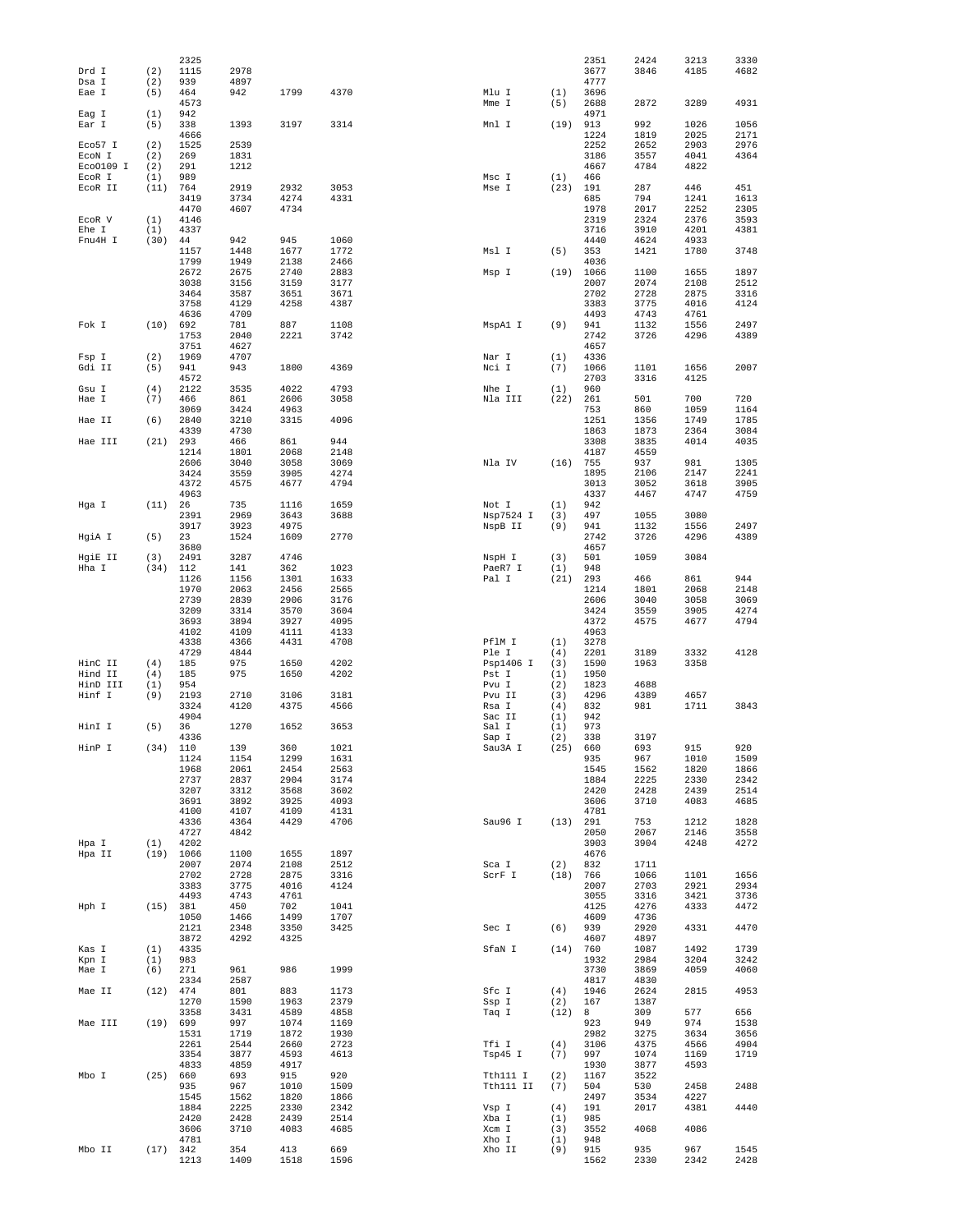2439<br>Xma III (1) 942<br>Site usage in pGST-MOLUC:

|                | G, ACGT C                                                                                                                                                                                                                                                                                                                                                                                                      | $\mathbf{1}$                             | Acc I             | GT `MK, AC                                                              | 1                          |
|----------------|----------------------------------------------------------------------------------------------------------------------------------------------------------------------------------------------------------------------------------------------------------------------------------------------------------------------------------------------------------------------------------------------------------------|------------------------------------------|-------------------|-------------------------------------------------------------------------|----------------------------|
| Aat II         |                                                                                                                                                                                                                                                                                                                                                                                                                |                                          |                   |                                                                         | 59                         |
|                |                                                                                                                                                                                                                                                                                                                                                                                                                |                                          |                   |                                                                         | 3                          |
|                |                                                                                                                                                                                                                                                                                                                                                                                                                |                                          |                   |                                                                         | 5                          |
|                |                                                                                                                                                                                                                                                                                                                                                                                                                |                                          |                   |                                                                         | 27                         |
|                |                                                                                                                                                                                                                                                                                                                                                                                                                |                                          |                   |                                                                         | $\overline{1}$             |
|                |                                                                                                                                                                                                                                                                                                                                                                                                                |                                          |                   |                                                                         | 4                          |
|                |                                                                                                                                                                                                                                                                                                                                                                                                                |                                          |                   |                                                                         |                            |
|                |                                                                                                                                                                                                                                                                                                                                                                                                                |                                          |                   |                                                                         | 1                          |
|                |                                                                                                                                                                                                                                                                                                                                                                                                                |                                          |                   |                                                                         | $\overline{4}$             |
|                |                                                                                                                                                                                                                                                                                                                                                                                                                |                                          |                   |                                                                         | $\mathbf{1}$               |
|                |                                                                                                                                                                                                                                                                                                                                                                                                                |                                          |                   |                                                                         |                            |
|                |                                                                                                                                                                                                                                                                                                                                                                                                                |                                          |                   |                                                                         | 1                          |
|                |                                                                                                                                                                                                                                                                                                                                                                                                                |                                          |                   |                                                                         | 3                          |
|                |                                                                                                                                                                                                                                                                                                                                                                                                                |                                          |                   |                                                                         | 3                          |
|                |                                                                                                                                                                                                                                                                                                                                                                                                                |                                          |                   |                                                                         | 7                          |
|                |                                                                                                                                                                                                                                                                                                                                                                                                                |                                          |                   | $\mbox{\texttt{GCCN}}$ , $\mbox{\texttt{NNN}}$ ' $\mbox{\texttt{NGGC}}$ | 2                          |
|                |                                                                                                                                                                                                                                                                                                                                                                                                                |                                          |                   |                                                                         |                            |
|                |                                                                                                                                                                                                                                                                                                                                                                                                                |                                          |                   |                                                                         | 1                          |
|                |                                                                                                                                                                                                                                                                                                                                                                                                                |                                          |                   |                                                                         |                            |
|                |                                                                                                                                                                                                                                                                                                                                                                                                                |                                          |                   |                                                                         | 6                          |
|                |                                                                                                                                                                                                                                                                                                                                                                                                                |                                          |                   | GAGGAG 16/14                                                            | $\overline{\phantom{a}}$   |
|                |                                                                                                                                                                                                                                                                                                                                                                                                                |                                          |                   |                                                                         | 1                          |
|                |                                                                                                                                                                                                                                                                                                                                                                                                                |                                          |                   |                                                                         | 5                          |
|                |                                                                                                                                                                                                                                                                                                                                                                                                                |                                          |                   |                                                                         |                            |
|                |                                                                                                                                                                                                                                                                                                                                                                                                                |                                          |                   |                                                                         | 2                          |
|                |                                                                                                                                                                                                                                                                                                                                                                                                                |                                          |                   |                                                                         | 30                         |
|                |                                                                                                                                                                                                                                                                                                                                                                                                                |                                          |                   |                                                                         | 1                          |
|                |                                                                                                                                                                                                                                                                                                                                                                                                                |                                          |                   | ACCTGC 10/14                                                            | 1                          |
|                |                                                                                                                                                                                                                                                                                                                                                                                                                |                                          |                   |                                                                         | 20                         |
|                |                                                                                                                                                                                                                                                                                                                                                                                                                |                                          |                   |                                                                         | $\overline{4}$             |
|                |                                                                                                                                                                                                                                                                                                                                                                                                                |                                          |                   |                                                                         | 1                          |
|                |                                                                                                                                                                                                                                                                                                                                                                                                                |                                          |                   |                                                                         | $\overline{\phantom{a}}$   |
|                |                                                                                                                                                                                                                                                                                                                                                                                                                |                                          |                   |                                                                         | 1                          |
|                |                                                                                                                                                                                                                                                                                                                                                                                                                |                                          |                   |                                                                         | 27                         |
|                |                                                                                                                                                                                                                                                                                                                                                                                                                |                                          |                   |                                                                         |                            |
|                |                                                                                                                                                                                                                                                                                                                                                                                                                |                                          |                   |                                                                         | 9                          |
|                |                                                                                                                                                                                                                                                                                                                                                                                                                |                                          |                   |                                                                         | 30                         |
|                |                                                                                                                                                                                                                                                                                                                                                                                                                |                                          |                   |                                                                         |                            |
|                |                                                                                                                                                                                                                                                                                                                                                                                                                |                                          |                   |                                                                         | 8                          |
|                |                                                                                                                                                                                                                                                                                                                                                                                                                |                                          |                   |                                                                         | 25                         |
|                |                                                                                                                                                                                                                                                                                                                                                                                                                |                                          |                   |                                                                         | $\overline{\phantom{m}}$   |
|                |                                                                                                                                                                                                                                                                                                                                                                                                                |                                          |                   |                                                                         | $\overline{\phantom{0}}^2$ |
|                |                                                                                                                                                                                                                                                                                                                                                                                                                |                                          |                   |                                                                         | 1                          |
|                |                                                                                                                                                                                                                                                                                                                                                                                                                |                                          |                   |                                                                         | $\overline{\phantom{a}}$   |
|                |                                                                                                                                                                                                                                                                                                                                                                                                                |                                          |                   |                                                                         | $\overline{\phantom{a}}$   |
|                |                                                                                                                                                                                                                                                                                                                                                                                                                |                                          |                   | $\overline{\phantom{0}}^2$                                              |                            |
|                |                                                                                                                                                                                                                                                                                                                                                                                                                |                                          |                   |                                                                         | 11                         |
|                |                                                                                                                                                                                                                                                                                                                                                                                                                |                                          |                   |                                                                         | 1                          |
|                |                                                                                                                                                                                                                                                                                                                                                                                                                |                                          |                   |                                                                         | 30                         |
|                |                                                                                                                                                                                                                                                                                                                                                                                                                |                                          |                   |                                                                         | $\overline{\phantom{a}}$   |
|                |                                                                                                                                                                                                                                                                                                                                                                                                                |                                          |                   | $-5$                                                                    |                            |
|                |                                                                                                                                                                                                                                                                                                                                                                                                                |                                          |                   |                                                                         |                            |
|                |                                                                                                                                                                                                                                                                                                                                                                                                                |                                          |                   |                                                                         | 7                          |
|                |                                                                                                                                                                                                                                                                                                                                                                                                                |                                          |                   |                                                                         | 21                         |
|                |                                                                                                                                                                                                                                                                                                                                                                                                                |                                          |                   |                                                                         | $\overline{\phantom{0}}$   |
|                |                                                                                                                                                                                                                                                                                                                                                                                                                |                                          |                   |                                                                         | 34                         |
|                |                                                                                                                                                                                                                                                                                                                                                                                                                |                                          |                   |                                                                         | $\overline{4}$             |
|                |                                                                                                                                                                                                                                                                                                                                                                                                                |                                          |                   |                                                                         | - 9                        |
|                |                                                                                                                                                                                                                                                                                                                                                                                                                |                                          |                   |                                                                         | - 34                       |
|                |                                                                                                                                                                                                                                                                                                                                                                                                                |                                          |                   |                                                                         |                            |
|                |                                                                                                                                                                                                                                                                                                                                                                                                                |                                          |                   |                                                                         | 19                         |
|                |                                                                                                                                                                                                                                                                                                                                                                                                                |                                          |                   |                                                                         | 1                          |
|                |                                                                                                                                                                                                                                                                                                                                                                                                                |                                          |                   |                                                                         | 6                          |
|                |                                                                                                                                                                                                                                                                                                                                                                                                                |                                          |                   |                                                                         |                            |
|                |                                                                                                                                                                                                                                                                                                                                                                                                                |                                          |                   |                                                                         | 19<br>17                   |
|                |                                                                                                                                                                                                                                                                                                                                                                                                                |                                          |                   |                                                                         |                            |
|                |                                                                                                                                                                                                                                                                                                                                                                                                                |                                          |                   | TCCRAC 25/23                                                            | 5                          |
|                |                                                                                                                                                                                                                                                                                                                                                                                                                |                                          |                   |                                                                         | 1                          |
|                |                                                                                                                                                                                                                                                                                                                                                                                                                |                                          |                   |                                                                         | 5<br>q                     |
|                |                                                                                                                                                                                                                                                                                                                                                                                                                |                                          |                   |                                                                         |                            |
|                |                                                                                                                                                                                                                                                                                                                                                                                                                |                                          |                   |                                                                         |                            |
|                |                                                                                                                                                                                                                                                                                                                                                                                                                |                                          |                   |                                                                         | 7                          |
| Nco I          | $C$ $CATG$ , $G$                                                                                                                                                                                                                                                                                                                                                                                               | $\overline{\phantom{a}}$                 | Nde I             | CA`TA, TG                                                               | $\overline{\phantom{0}}$   |
| NgoM I         | G`CCGG, C                                                                                                                                                                                                                                                                                                                                                                                                      | $-$                                      | Nhe I             | G`CTAG, C                                                               | 1                          |
| Nla III        | , CATG                                                                                                                                                                                                                                                                                                                                                                                                         | 22                                       | Nla IV            | GGN   NCC                                                               | 16                         |
| Not I          | $\begin{tabular}{cccccccc} \texttt{ASet 11} & 0, \texttt{ACFC 2} \\ \texttt{ASet 31} & 0, \texttt{CCTA}, 0 \\ \texttt{ASet 41} & 0, \texttt{GCTA}, 0 \\ \texttt{ASet 51} & 0, \texttt{GCTA}, 0 \\ \texttt{ASet 51} & 0, \texttt{GCTA}, 0 \\ \texttt{ASet 51} & 0, \texttt{GCTA}, 0 \\ \texttt{ASet 52} & 0, \texttt{GCTA}, 0 \\ \texttt{ASet 53} & 0, \texttt{GCTA}, 0 \\ \texttt{ASet 54} & $<br>GC `GGCC, GC | 1                                        | Nru I             | $TCG$ $CGA$                                                             | $\overline{\phantom{a}}$   |
| Nsi I          | A, TGCA`T                                                                                                                                                                                                                                                                                                                                                                                                      | $\overline{\phantom{a}}$                 | Nsp7524 I         | R`CATG, Y                                                               | 3                          |
| NspB II        | CMG CKG                                                                                                                                                                                                                                                                                                                                                                                                        | 9                                        | NspH I            | R, CATG`Y                                                               | 3                          |
| PaeR7 I        | C`TCGA, G                                                                                                                                                                                                                                                                                                                                                                                                      | $\mathbf{1}$                             | Pal I             | $GG$ $CC$                                                               | 21                         |
| PflM I         | CCAN, NNN`NTGG                                                                                                                                                                                                                                                                                                                                                                                                 | 1                                        | Ple I             | GAGTC 9/10                                                              | 4                          |
| Pme I          | CTTT AAAC                                                                                                                                                                                                                                                                                                                                                                                                      | $\overline{\phantom{a}}$                 | Pml I             | $CAC$ GTG                                                               | $\qquad \qquad -$          |
| PpuM I         | RG`GWC, CY                                                                                                                                                                                                                                                                                                                                                                                                     | $\overline{\phantom{0}}$                 | Psp1406 I         | AA`CG, TT                                                               | 3                          |
| PspA I         | C `CCGG, G                                                                                                                                                                                                                                                                                                                                                                                                     | $\overline{\phantom{a}}$                 | Pst I             | $\mathtt{C}$ , $\mathtt{TGCA}$<br>$\mathtt{G}$                          | 1                          |
| Pvu I          | $CG, AT$ $CG$                                                                                                                                                                                                                                                                                                                                                                                                  | $\,2$                                    | Pvu II            | $CAG$ $CTG$                                                             | 3                          |
| Rsa I          | GT   AC                                                                                                                                                                                                                                                                                                                                                                                                        | 4                                        | Rsr II            | CG`GWC, CG                                                              | $\overline{\phantom{a}}$   |
| Sac I          | G, AGCT C                                                                                                                                                                                                                                                                                                                                                                                                      | $\overline{\phantom{a}}$                 | Sac II            | $CC, GC$ $GG$                                                           | 1                          |
| Sal I          | G`TCGA, C                                                                                                                                                                                                                                                                                                                                                                                                      | $\mathbf{1}$                             | Sap I             | GCTCTTC 8/11                                                            | 2                          |
| Sau3A I        | `GATC,                                                                                                                                                                                                                                                                                                                                                                                                         | 25                                       | Sau96 I           | $G$ $'$ GNC, $C$                                                        | 13                         |
| Sca I          | AGT ACT                                                                                                                                                                                                                                                                                                                                                                                                        | 2                                        | ScrF I            | $CC^N$ , GG                                                             | 18                         |
| Sec I          |                                                                                                                                                                                                                                                                                                                                                                                                                | 6                                        |                   | GCATC 9/13                                                              | 14                         |
|                | $C$ $CMNG$ , $G$                                                                                                                                                                                                                                                                                                                                                                                               |                                          | SfaN I            |                                                                         | $\qquad \qquad -$          |
| Sfc I          | C`TRYA, G                                                                                                                                                                                                                                                                                                                                                                                                      | 4                                        | Sfi I             | GGCCN, NNN 'NGGCC                                                       |                            |
| Sma I          | $CCC$ GGG                                                                                                                                                                                                                                                                                                                                                                                                      | $\overline{\phantom{0}}$                 | SnaB I            | TAC GTA                                                                 | $\qquad \qquad -$          |
| Spe I          | A`CTAG, T                                                                                                                                                                                                                                                                                                                                                                                                      | $\overline{\phantom{a}}$                 | Sph I             | $G$ , CAT $G$ $C$                                                       | ÷                          |
| Spl I          | $C$ $GTAC$ , $G$                                                                                                                                                                                                                                                                                                                                                                                               | $\frac{1}{2}$                            | Srf I             | GCCC GGGC                                                               | ä,                         |
| Ssp I          | AAT ATT                                                                                                                                                                                                                                                                                                                                                                                                        | 2                                        | Stu I             | AGG CCT                                                                 |                            |
| Sty I          | $C$ $\degree$ CWWG, G                                                                                                                                                                                                                                                                                                                                                                                          | $\overline{\phantom{a}}$                 | Taq I             | $T$ $CG, A$                                                             | 12                         |
| Tfi I          | $G$ $AWT, C$                                                                                                                                                                                                                                                                                                                                                                                                   | 4                                        | Tsp45 I           | `GTSAC,                                                                 | 7                          |
| Tth111 I       | GACN `N, NGTC                                                                                                                                                                                                                                                                                                                                                                                                  | 2                                        | Tth111 II         | CAARCA 16/14                                                            | 7                          |
| Vsp I          | AT`TA, AT                                                                                                                                                                                                                                                                                                                                                                                                      | 4                                        | Xba I             | T`CTAG, A                                                               | 1                          |
| Xca I          | $GTA$ TAC                                                                                                                                                                                                                                                                                                                                                                                                      | $\overline{\phantom{a}}$                 | Xcm I             | CCANNNN, N`NNNNTGG3                                                     |                            |
| Xho I<br>Xma I | C`TCGA, G<br>C CCGG, G                                                                                                                                                                                                                                                                                                                                                                                         | $\mathbf{1}$<br>$\overline{\phantom{a}}$ | Xho II<br>Xma III | R GATC, Y<br>$C$ $C$ $G$ $C$ $C$ $G$                                    | 9<br>1                     |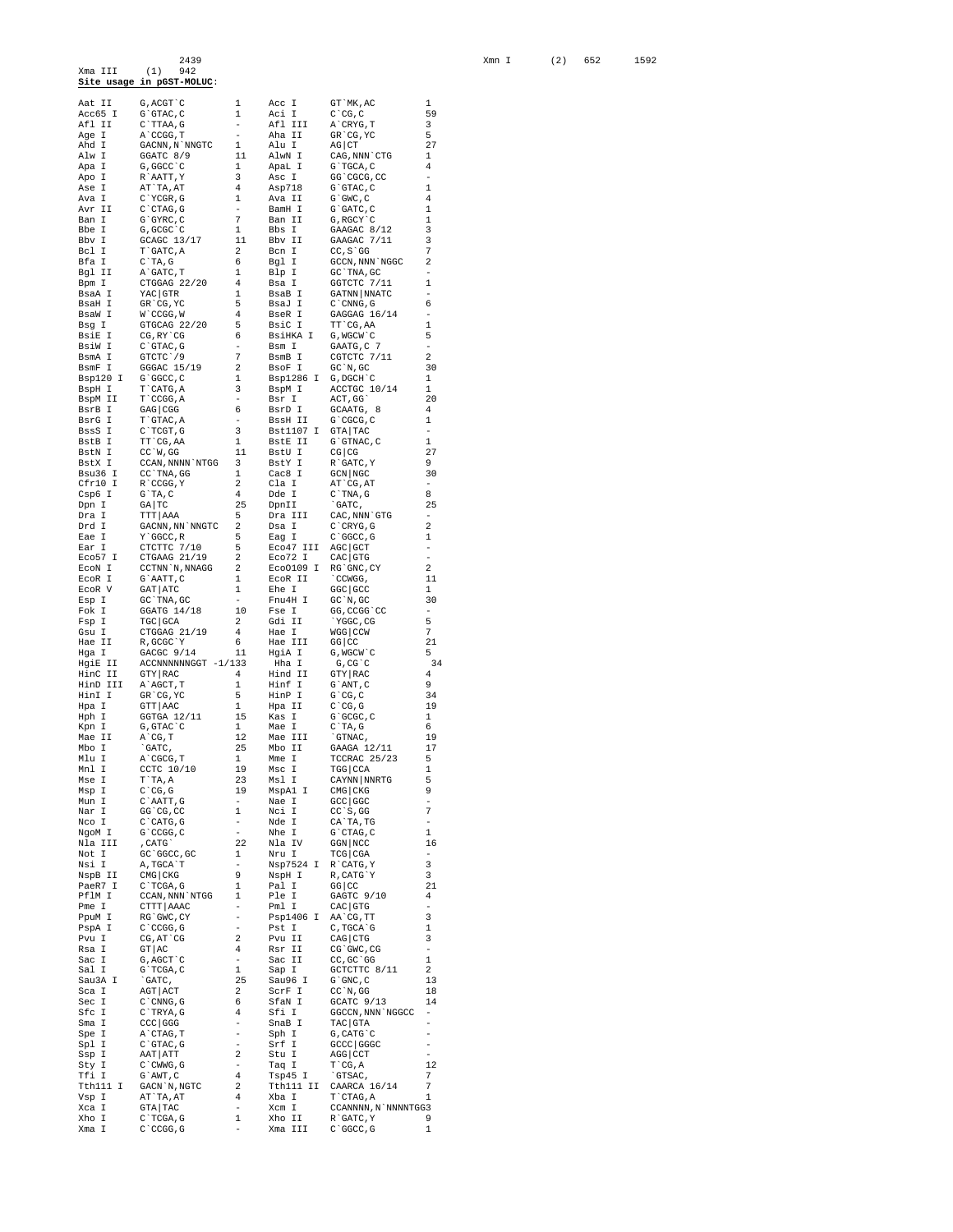**pGST-MOLUC GST Coding Region** 

1 21 41 | | | AGCTTATCGACTGCACGGTGCACCAATGCTTCTGGCGTCAGGCAGCCATCGGAAGCTGTG 61 81 101 | | | GTATGGCTGTGCAGGTCGTAAATCACTGCATAATTCGTGTCGCTCAAGGCGCACTCCCGT 121 141 161 | | | TCTGGATAATGTTTTTTGCGCCGACATCATAACGGTTCTGGCAAATATTCTGAAATGAGC 181 201 221 | | | TGTTGACAATTAATCATCGGCTCGTATAATGTGTGGAATTGTGAGCGGATAACAATTTCA 241 261 281 | | | CACAGGAAACAGTATTCATGTCCCCTATACTAGGTTATTGGAAAATTAAGGGCCTTGTGC M S P I L G Y W K I K G L V 301 321 341 | | | AACCCACTCGACTTCTTTTGGAATATCTTGAAGAAAAATATGAAGAGCATTTGTATGAGC Q P T R L L L E Y L E E K Y E E H L Y E 361 381 401 | | | GCGATGAAGGTGATAAATGGCGAAACAAAAAGTTTGAATTGGGTTTGGAGTTTCCCAATC R D E G D K W R N K K F E L G L E F P N 421 441 461 | | | TTCCTTATTATATTGATGGTGATGTTAAATTAACACAGTCTATGGCCATCATACGTTATA L P Y Y I D G D V K L T Q S M A I I R Y 481 501 521 | | | TAGCTGACAAGCACAACATGTTGGGTGGTTGTCCAAAAGAGCGTGCAGAGATTTCAATGC I A D K H N M L G G C P K E R A E I S M 541 561 581 | | | TTGAAGGAGCGGTTTTGGATATTAGATACGGTGTTTCGAGAATTGCATATAGTAAAGACT L E G A V L D I R Y G V S R I A Y S K D 601 621 641 | | | TTGAAACTCTCAAAGTTGATTTTCTTAGCAAGCTACCTGAAATGCTGAAAATGTTCGAAG F E T L K V D F L S K L P E M L K M F E